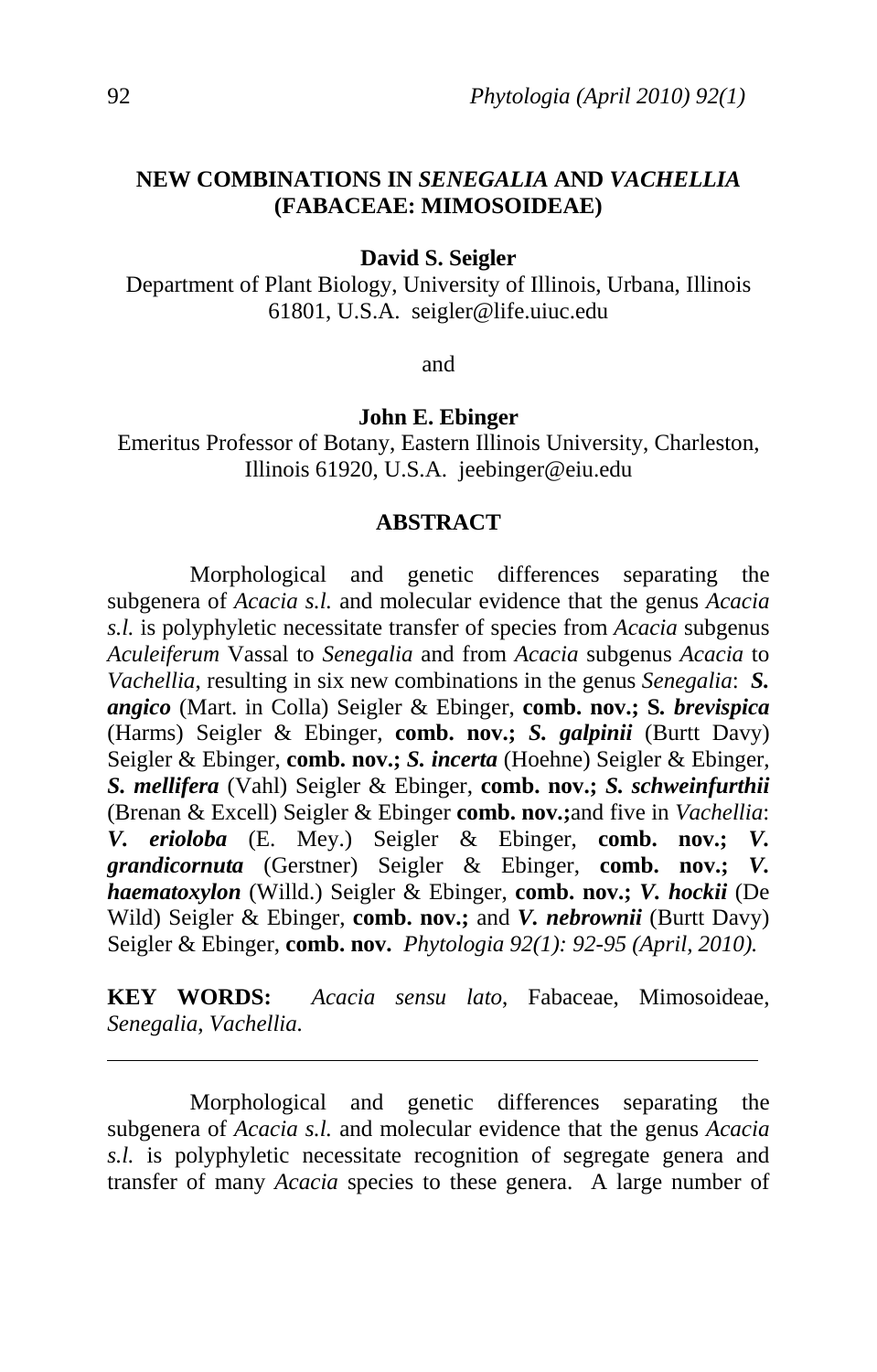species of *Acacia* subgenus *Aculeiferum* must be referred to *Senegalia* Rafinesque and some of *Acacia* subgenus *Acacia* to *Vachellia* Wight & Arnott. For the following 11 taxa, this results in new combinations, in either the genus *Senegalia* or *Vachellia*:

- 1. **SENEGALIA ANGICO (**Mart. in Colla) Seigler & Ebinger, **comb. nov.** Basionym: *Acacia angico* Mart. in Colla, Herb. pedem. 2: 268. 1834. – TYPE: BRAZIL. RIO GRANDE DO SUL (Martius 1843), Villa Nova (holotype: BM; isotype: P, probable isotype K). The situation is confusing because Bentham (1876) considered *Acacia angico* Martius to be a synonym of *Piptadenia rigida* Benth., J. Bot. (Hooker) 4: 338. 1842. [now recognized as *Parapiptadenia rigida*  (Benth.) Brenan, Kew Bull. 17: 228. 1963.] based on Martius (1843).
- 2. **SENEGALIA BREVISPICA** (Harms) Seigler & Ebinger, **comb. nov.** Basionym: *Acacia brevispica* Harms, Notizbl. Bot. Gart. Berl. 8: 370. 1923. – TYPE: TANZANIA: Lushoto Dist., Kitivo, *Holst 606* (holotype: B, probably destroyed; BM, drawing) (Ross 1979).
- 3. **SENEGALIA GALPINII** (Burtt Davy) Seigler & Ebinger, **comb. nov.** Basionym: *Acacia galpinii* Burtt Davy, Bull. Misc. Inform. Kew. 326. 1922. – TYPE: SOUTH AFRICA. TRANSVAAL: banks of the Bad-zyn-loop River, Mosdene Estate, Naboomspruit, 19 Sep 1920, *Galpin 483M* (holotype: K; isotypes: BM, GRA, PRE) (Ross 1979).
- 4. **SENEGALIA INCERTA** (Hoehne) Seigler & Ebinger, **comb. nov.** Basionym: *Acacia incerta* Hoehne, Com. lin. telegr., Bot., pt. 8: 22. (pl. 135). 1919. – TYPE: BRAZIL. MATTOGROSSO: em Copipo da ponte, Cuyaba, *F. C. Hoehne 2534* and *2535* (syntypes: possibly at R or RB). The numbers 2534 and 2535 are for the Commissão de Linhas Telegraphicas Estratégics de Matto Grosso ao Amazonas – CLTE and are not personal collection numbers (M. C. Mamede, personal communication).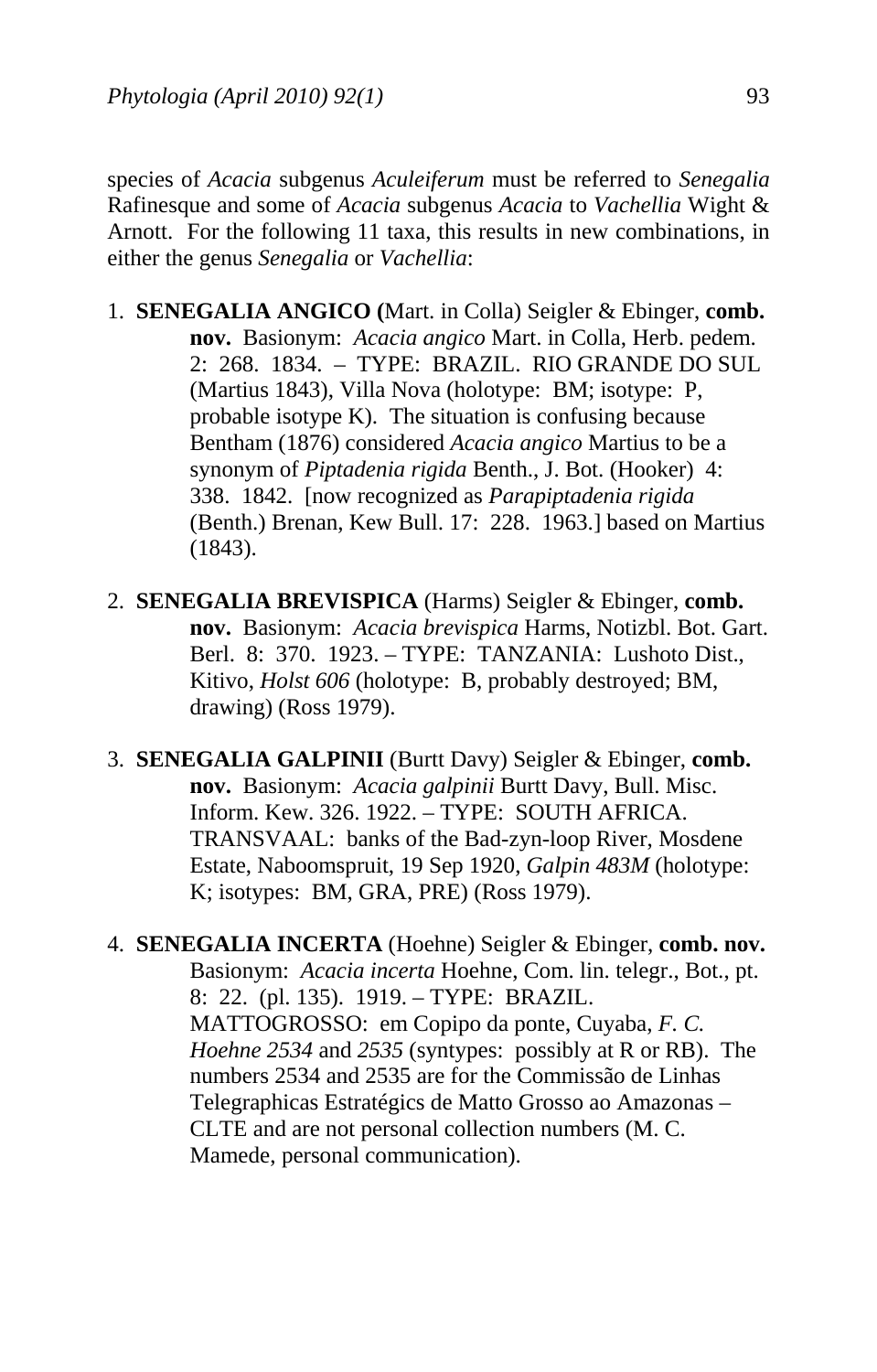- 5. **SENEGALIA MELLIFERA** (Vahl) Seigler & Ebinger, **comb. nov.** Basionym: *Acacia mellifera* (Vahl) Benth. in Hook., Lond. J. Bot. 1: 507. 1842. – TYPE: ARABIA. Surdud and elsewhere, *Forsskal s.n.* (holotype: C) (Ross 1979).
- 6. **SENEGALIA SCHWEINFURTHII** (Burtt Davy) Seigler & Ebinger, **comb. nov.** Basionym: *Acacia schweinfurthii* Brenan & Exell, Bol. Soc. Brot., ser. 2. 31: 128*.* t. 1, fig. E. 1957. – TYPE: SUDAN: Gubbiki. *Schweinfurth 2206*  (holotype: BM; isotypes: HT, K, P, Z) (Ross 1979).
- 7. **VACHELLIA ERIOLOBA** (E. Mey.) Seigler & Ebinger, **comb. nov.** Basionym: *Acacia erioloba* E. Mey., Comm. 1: 171. 1836. – TYPE: SOUTH AFRICA. TRANSVAAL: Namaqualand, Wolmaransstad Dist. Between Kommandodrif and Makwassie, *J. W. Morris 1042* [neotype: K; isotype: PRE] (Ross 1979).
- 8. **VACHELLIA GRANDICORNUTA** (Gerstner) Seigler & Ebinger, **comb. nov.** Basionym: *Acacia grandicornuta* Gerstner, J. S. Afr. Bot. 4: 55. Fig. 1. 1938. – TYPE: SOUTH AFRICA. NATAL: 1) flowered at Emkunzana and Mkuzi Drift between Nongoma and Magudu, 6 Jan 1936, *Gerstner 2870* and 2) fruits found at same places and at lower Pongola, 13 May 1936, *Gerstner 2870* (syntypes: BOL) (Ross 1979).
- 9. **VACHELLIA HAEMATOXYLON** (Willd.) Seigler & Ebinger, **comb. nov.** Basionym: *Acacia haematoxylon* Willd., Enum. Pl. 1056. 1809. – TYPE: SOUTH AFRICA. CAPE PROVINCE: *Lichtenstein s.n.* (holotype: B-Willd.) (Ross 1979).
- 10. **VACHELLIA HOCKII** (De Wild) Seigler & Ebinger, **comb. nov.** Basionym: *Acacia hockii* De Wild, Reprium nov. Spec. Regni veg. 11: 502. 1913. – TYPE: ZAIRE. KATANGA: Luafu valley, *Hock s.n.* (holotype: BR) (Ross 1979).